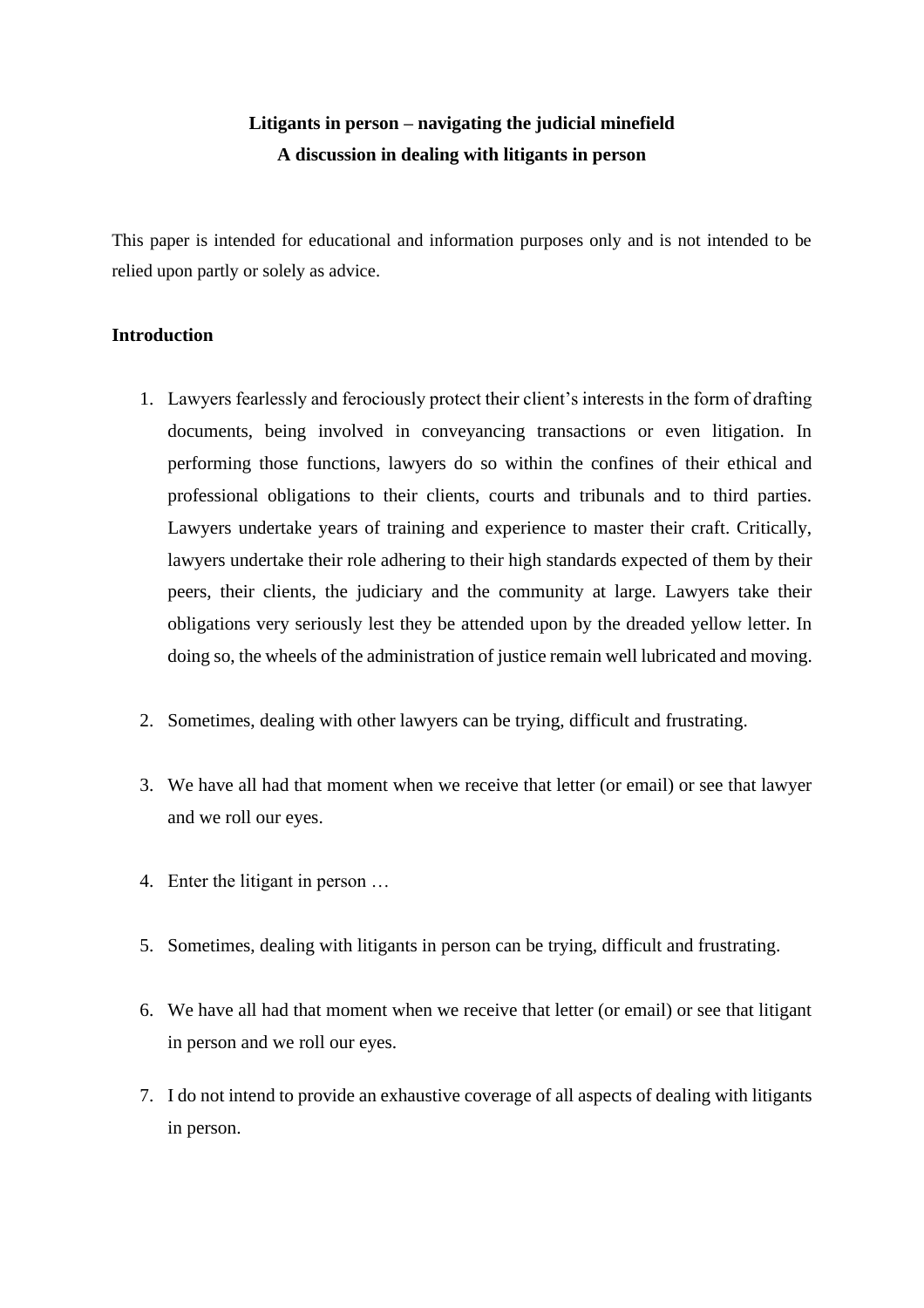# **Litigant in person – what should lawyers do?**



(Commons:Village pump/Proposals/Archive/2013/07)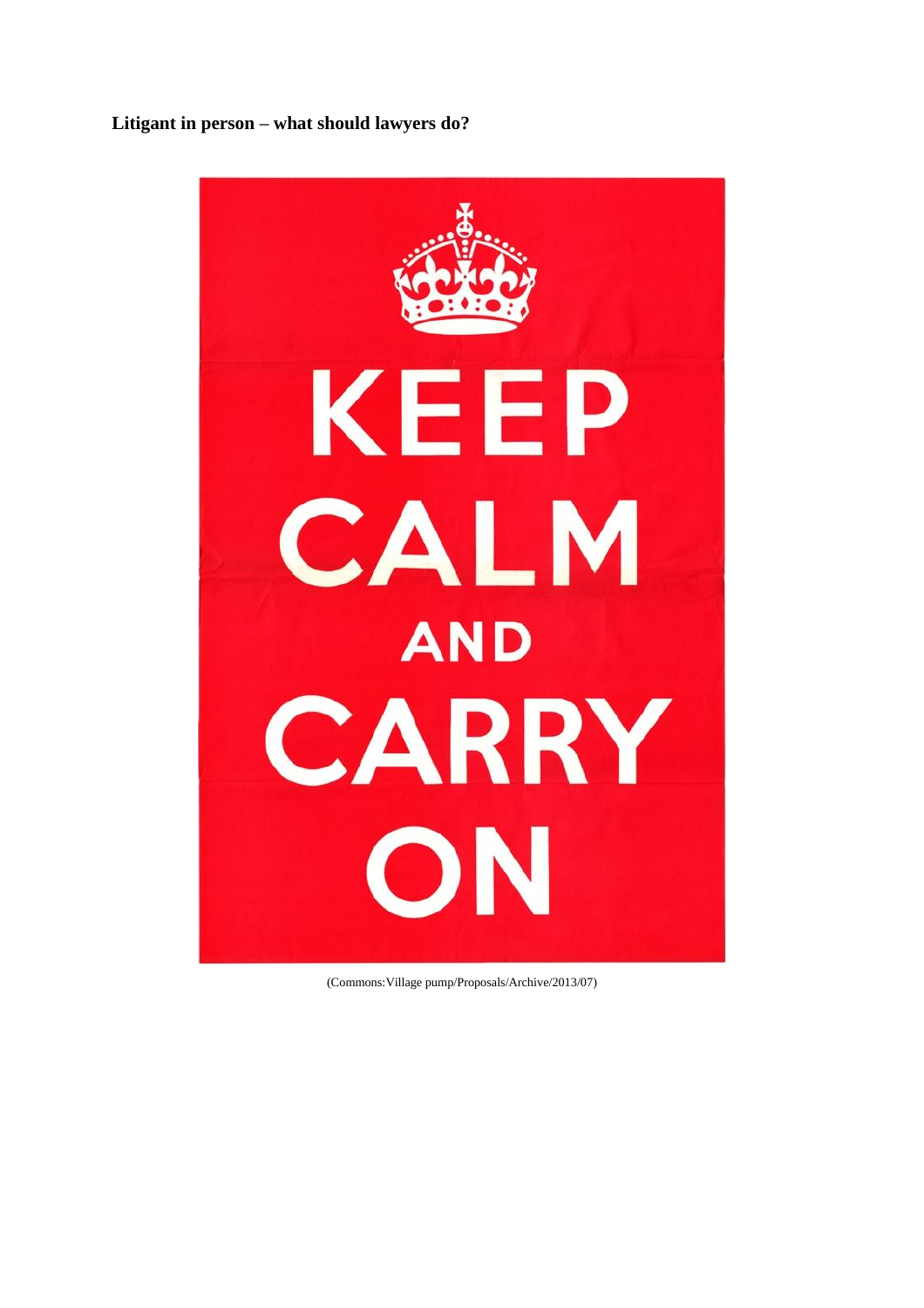# **The lawyer's obligations when dealing with a litigant in person**

- 8. I should say from the onset, this paper is concerned with matters in the civil jurisdiction.
- 9. Both the Law Society of New South Wales<sup>1</sup> (the LS Guidelines) and NSW Bar Association<sup>2</sup> (the Bar Guidelines) have published guidelines on dealing with the "selfrepresented litigant." I will at times refer to the Bar Guidelines. To a certain extent, some of those references are applicable in the solicitor's own dealings with litigants in person.
- 10. The Family Law Council and Family Law Section of the Law Council of Australia have released their own guideline – "Best Practice Guidelines for lawyers doing family law work". (**the Family Guidelines**) 3
- 11. The LS Guidelines identifies three categories of litigants in person:
	- a. the 'direct' self-represented party, where the party receives little if any legal advice;
	- b. the 'unbundled' represented party, where the party retains a legal practitioner only on certain aspects of law or procedure, or at a particular stage of the case. The legal practitioner may be retained on a paid basis or through a Community Legal Centre or self-representation service; and
	- c. the client of a directly-briefed barrister, which will depend on the terms of the retainer. <sup>4</sup>
- 12. The LS Guidelines identify the paramount consideration for the solicitor:
	- *1.1 The Legal Profession Uniform Law Australian Solicitors' Conduct Rules 2015 (Uniform Solicitors' Conduct Rules) and the Law Society's Statement of Ethics require solicitors to act fairly and honestly towards courts and tribunals, the profession and third parties, including opposing parties representing themselves in contentious and noncontentious matters.*

<sup>&</sup>lt;sup>1</sup> Guidelines for dealing with self-represented parties in civil proceedings, December 2016.

<sup>2</sup> Guidelines for Barristers on Dealing with Self-Represented Litigants, 2nd Edition, 14 November 2011.

<sup>&</sup>lt;sup>3</sup> 2<sup>nd</sup> Edition, October 2010.

<sup>4</sup> The LS Guidelines, paragraph 2.1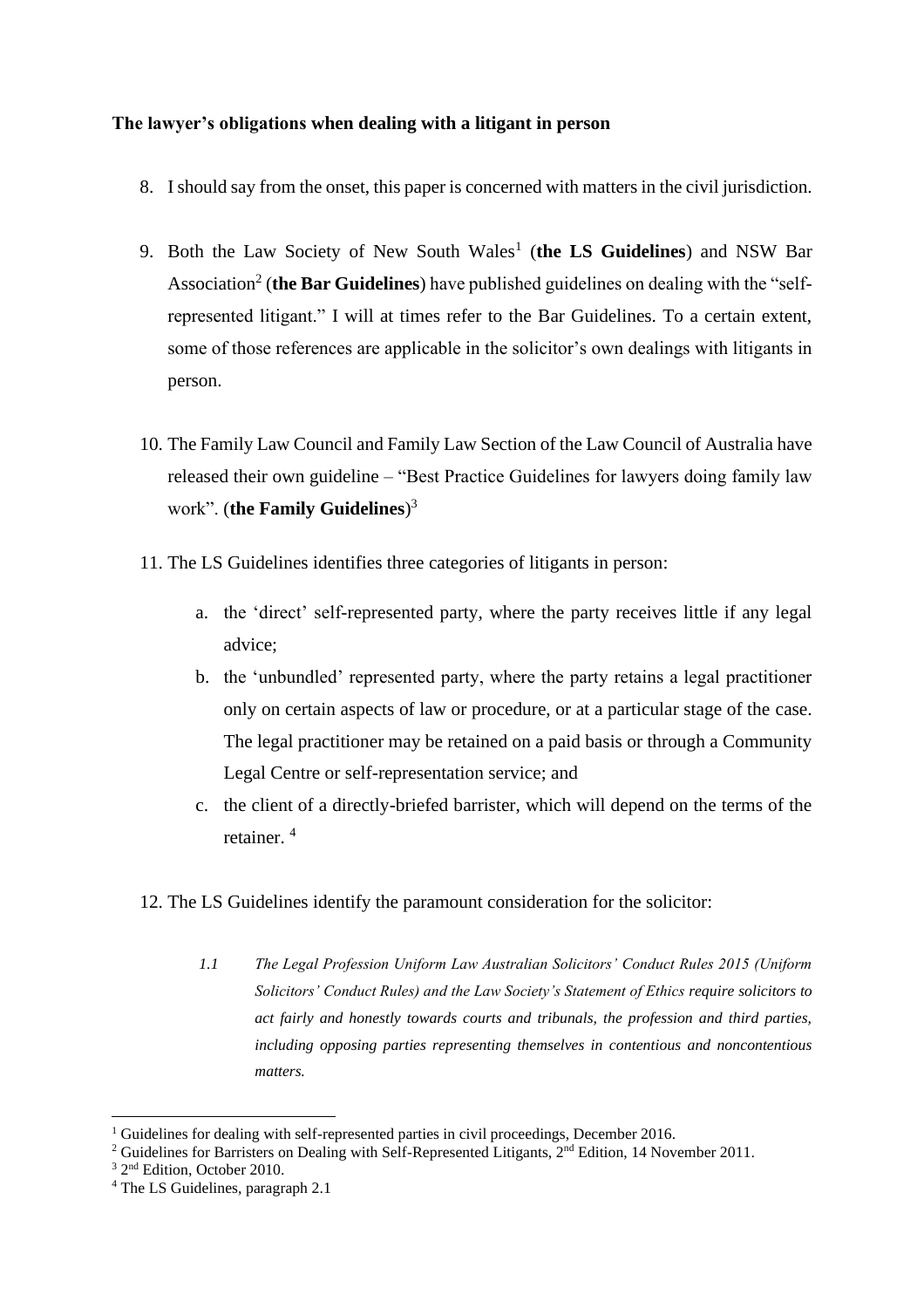*1.2 Solicitors acting in a matter should always explain to any self-represented party that they act in the best interests of, and advise, their own client. Solicitors should be clear that they are neither acting for nor providing advice to the self-represented party.*

(references omitted)

#### 13. Similarly, the Bar Guidelines identify the duties of barristers:

- *2. Subject to their paramount duty to the administration of justice, a barrister's primary duty is to their client. A barrister should, however, exercise their own forensic judgment and give advice independently and in accordance with their paramount duty to the administration of justice, notwithstanding any contrary wishes of their client. The import of these guidelines is that the long term interests of barristers' clients are best served by the facilitation of a fair hearing. There is little or no point, for example, in achieving a successful result for a client which is set aside on appeal for want of natural justice or procedural fairness to a self-represented litigant.*
- *3. Several of the barristers' rules may give rise to potential problems for barristers in proceedings involving self-represented litigants. For example, there is general prohibition restraining a barrister from conferring or dealing directly with the party opposed to the barrister's client. Further, a barrister must take reasonable steps to avoid the possibility of becoming a witness in the case. Very real difficulties may arise where, for example, a barrister deals directly with a self-represented litigant in relation to settlement negotiations and an issue later arises as to what was or what was not said in the relevant discussions and whether or not an agreement was reached in those discussions.*

(references omitted)

#### 14. The Family Guidelines at paragraph 2.1 state the following:

*Lawyers owe duties of fidelity and confidence to their clients and a duty of honesty to the court. They do not owe specific duties to the other party beyond those already owed to the court. This combination of duties may not provide a clear answer to all the questions arising when acting against self represented litigants.*

- 15. One can find the extent of the solicitor's and barrister's duty of honesty in the following:
	- a. Rule 19 of the *Legal Profession Uniform Law Australian Solicitors' Conduct Rules 2015* (NSW); and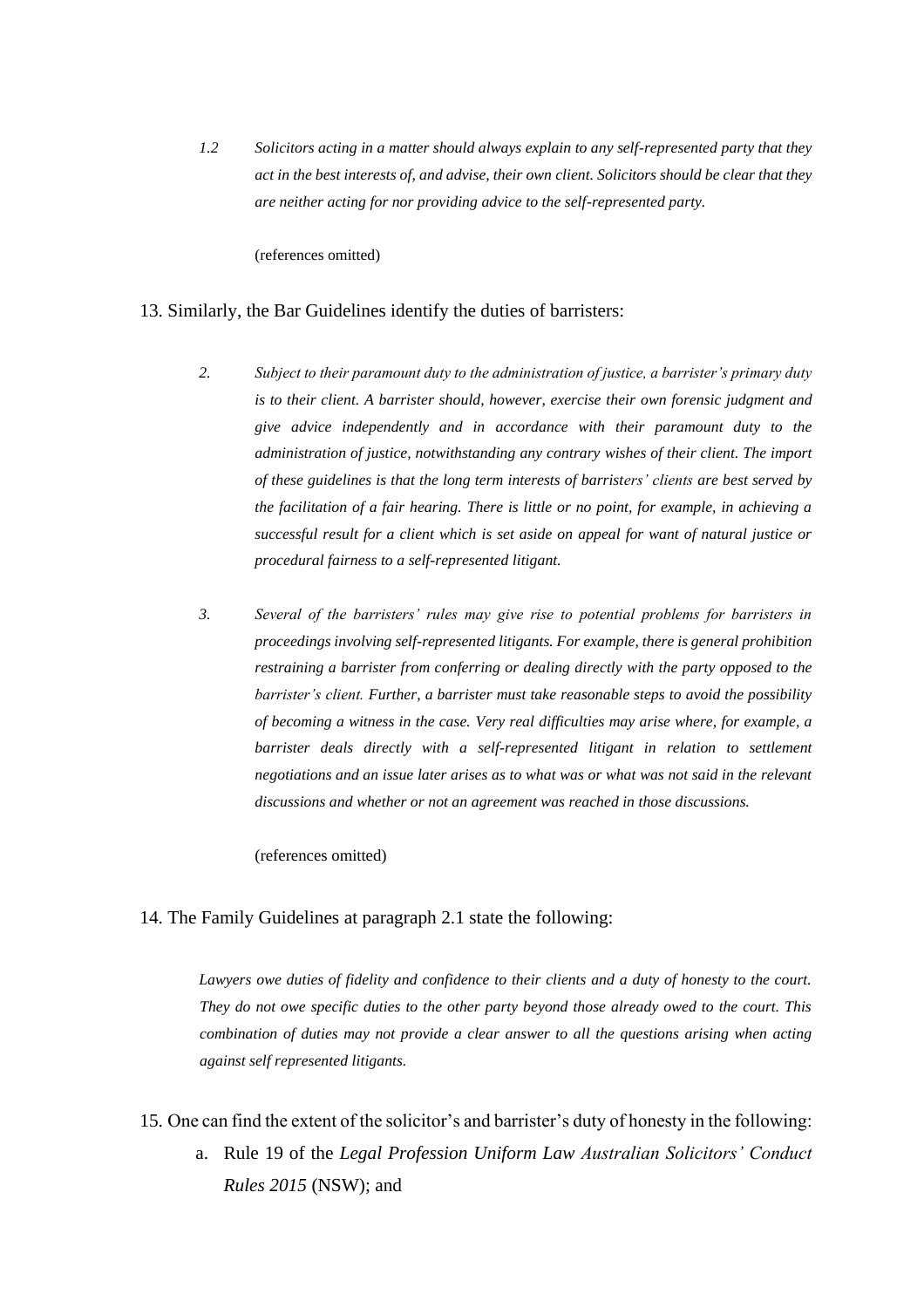- b. Rules 23 to 34 of the *Legal Profession Uniform Conduct (Barristers) Rules 2015* (NSW).
- 16. Section 68LA of the *Family Law Act 1975* (Cth) deals with the role of an independent children's lawyer. In particular, section 68LA(5) states the following:
	- *(5) The independent children's lawyer must:*
		- *(a) act impartially in dealings with the parties to the proceedings; and*
		- *(b) ensure that any views expressed by the child in relation to the matters to which the proceedings relate are fully put before the court; and*
		- *(c) if a report or other document that relates to the child is to be used in the proceedings:*
			- *(i) analyse the report or other document to identify those matters in the report or other document that the independent children's lawyer considers to be the most significant ones for determining what is in the best interests of the child; and*
			- *(ii) ensure that those matters are properly drawn to the court's attention; and*
		- *(d) endeavour to minimise the trauma to the child associated with the proceedings; and*
		- *(e) facilitate an agreed resolution of matters at issue in the proceedings to the extent to which doing so is in the best interests of the child.*

#### (emphasis added)

- 17. It is said that the role of the Independent Children's Lawyer outlined in section 68LA(5) "to be that of an honest broker who acts impartially in dealings with parties to the proceedings."<sup>5</sup>
- 18. There are no different or additional obligations imposed on lawyers (be it as a solicitor or barrister) when dealing with litigants in person. One would be forgiven for thinking otherwise.

<sup>5</sup> *Welsh & Riggs* [2017] FCCA 3315, [129].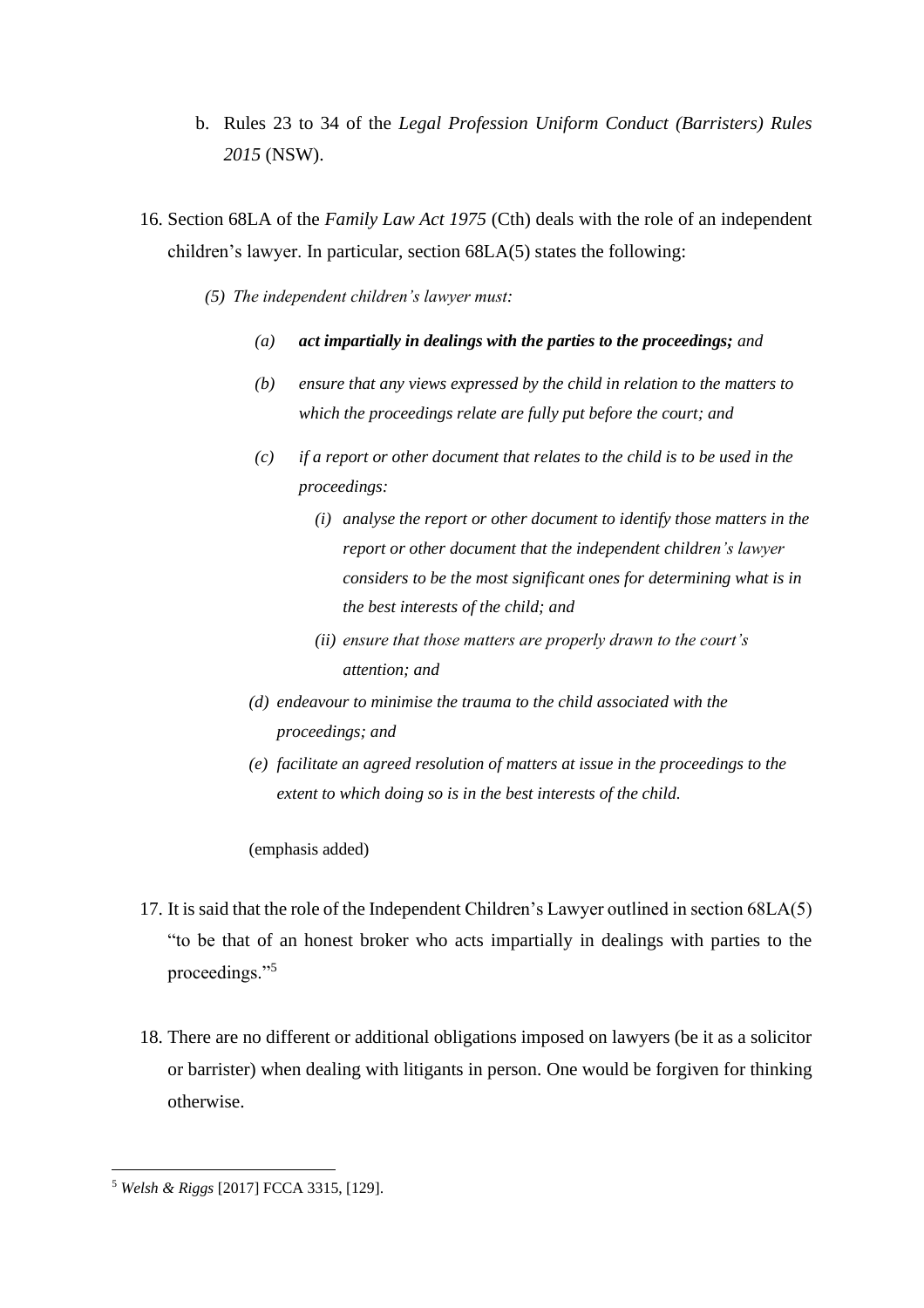#### **What should lawyers do when dealing with a litigant in person?**

- 19. Act ethically and professionally as you would do with any other lawyer. Be tolerant, patient and understanding. It is appreciated that at times this can be a tall ask. There is no doubt that a litigant in person can add to the costs, workload and stresses of performing legal work.
- 20. One of my earliest experiences in dealing with a litigant in person was during the second year of my career at the bar. I was briefed to appear on behalf of the Mother at an interim parenting at the Parramatta Registry of the Federal Magistrates Court. The Father represented himself. Prior to my appearance, the Independent Children's Lawyer informed me that the Father intended on making an application to adjourn the hearing of the Mother's interim parenting application. In context, the matter had been listed for quite some time for interim determination and the Father had my client's documents in his possession for a long period of time as well and there were quite serious allegations of family violence raised by the Mother. Armed with those "procedural" facts on my side, along with a sense of duty to inform, I introduced myself. I explained that I understood his application, I was instructed to oppose that application and that my client sought her costs of the adjournment. Without disclosing the extent of the exchange between the Father and I, one could discern the following:
	- a. the Father was most disagreeable with my instructions; and
	- b. security became aware of the Father's disagreement was present in the court room.
- 21. Unrelated to the Father's foreshadowed application to adjourn, the judicial officer required a report to be prepared and stood the matter over. My application for costs (albeit that the Mother's costs be reserved) was dismissed. Both outcomes irritated me immensely.
- 22. I learnt a number of lessons:
	- a. from the Father's perspective, I was an extension of the enemy and his words (to the effect) "typical f&#kwit, smarta!\*e lawyer". I cannot recall if he said lawyer or c%nt but to him, it probably amounted to the same thing;
	- b. every situation requires a degree of analysis;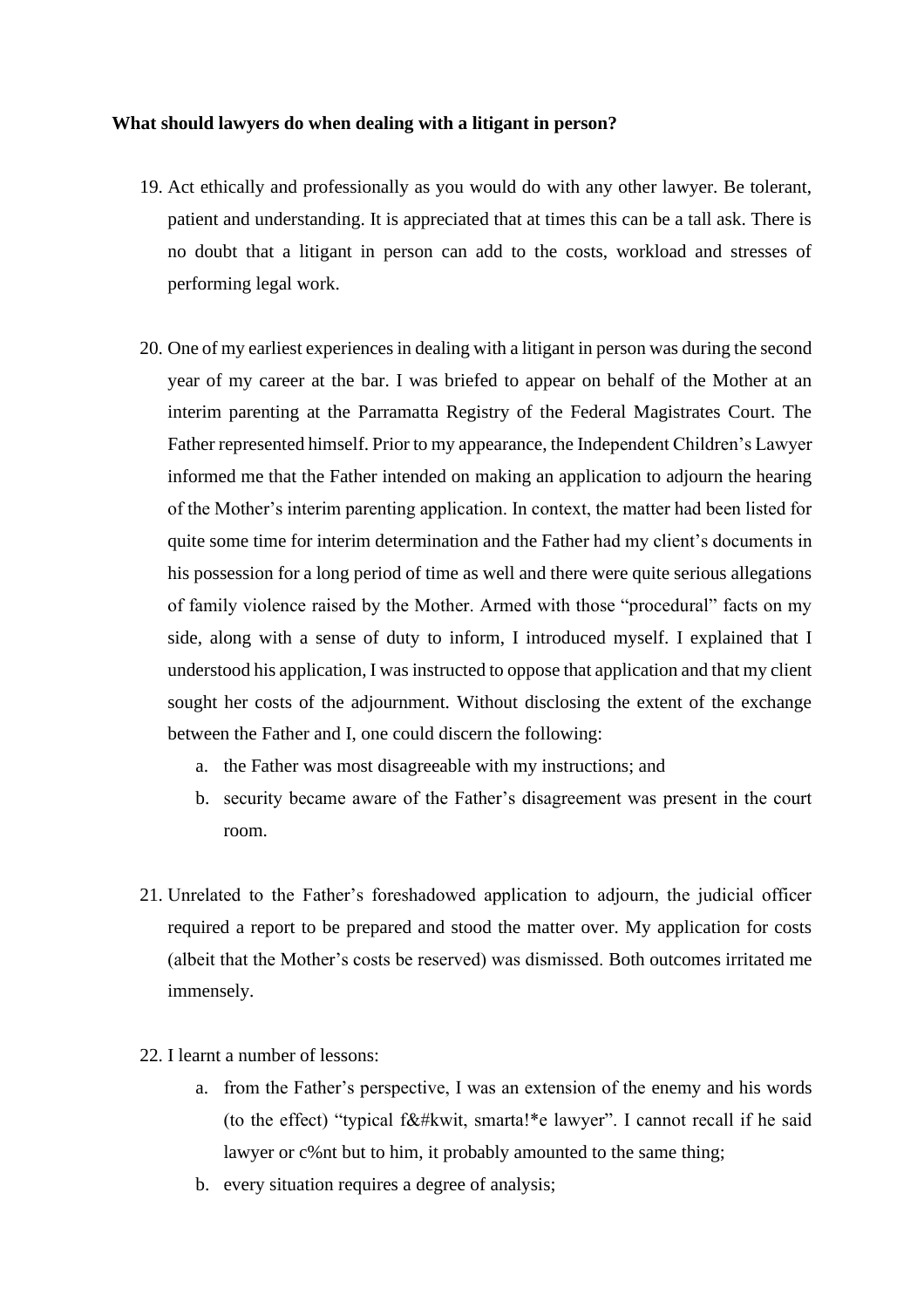- c. far less is far more. Put another way, it was probably unnecessary to approach the Father;
- d. security is never too far, although it might be too late; and
- e. the Court works in mysterious ways.
- 23. The greatest lesson that I took from that experience was a measured approach is the best approach.
- 24. The LS Guidelines identifies a number of considerations in dealing with a selfrepresented party (without repeating all of them), the solicitor:
	- a. should try to encourage the self-represented party to at least try to obtain some free legal advice, for example from a Community Legal Centre. When this occurs, it should be recorded in any settlement agreement;
	- b. should deal with a self-represented party to the same standard as they would with a represented party;
	- c. should explain to the self-represented party that they will advance all points, take all objections and make all submissions reasonably open to them in advancing their client's case;
	- d. may require that an independent third party be available when negotiating a settlement;
	- e. should confirm before any settlement that the self-represented party understands the terms of settlement and their effect, and have this noted on the record of transcript, orders or other document containing the terms of settlement;
	- f. should confirm communications in writing, using plain language;
	- g. should provide the self-represented party with authorities prior to the hearing; and
	- h. should not burden a self-represented party with unnecessary material; and
	- i. should, in interlocutory applications, provide self-represented parties with a copy of the orders that will be sought prior to the date of the interlocutory hearing or directions hearing.<sup>6</sup>
- 25. The Bar Guidelines offer some practical advice. I have listed some of that advice below:

<sup>6</sup> LS Guidelines, paragraphs 2.6 and 2.7.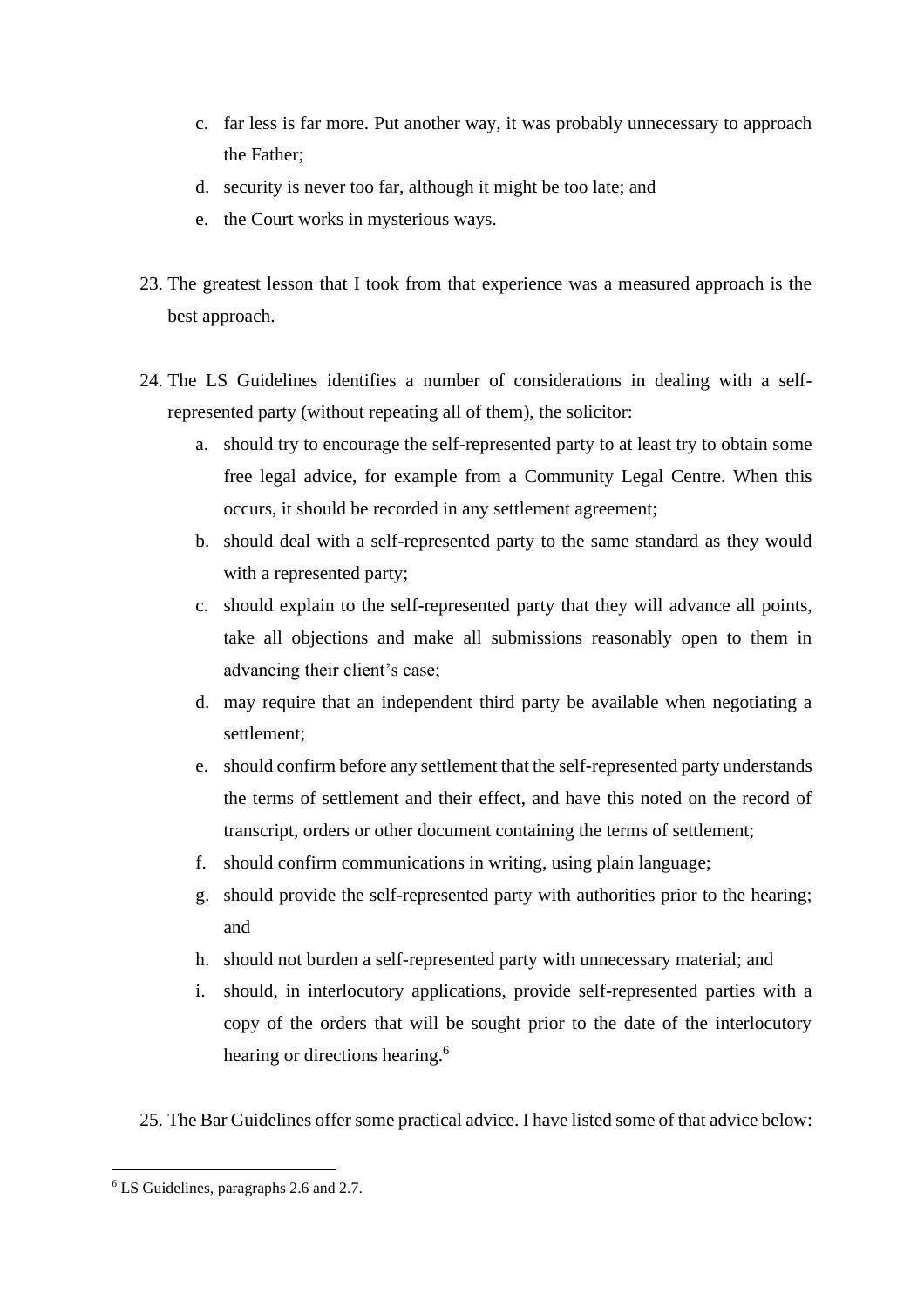- a. where there is a failure to comply with case management/procedural orders:
	- i. the non-compliance should be brought to the court's attention sooner rather than later;
	- ii. the barrister should firstly arrange for their solicitor to notify the selfrepresented litigant in writing of the orders which have been made, the alleged noncompliance, the impact of it on the litigation (both in respect of the barrister's client and the court program), and that costs will be sought against the self-represented litigant and the quantum of those costs; and
	- iii. such communication should be by way of an open letter.<sup>7</sup>
- b. anticipation/notification of issues which may arise at hearing:
	- i. avoid any suggestion, let alone reality, of a 'trial by ambush';
	- ii. Common sense would dictate, however, that a trial judge is likely to grant an adjournment where a particular submission or issue, when raised, catches the self-represented litigant by surprise. In that regard, it must be remembered that many submissions or issues will be 'new' or unfamiliar to the litigant in person. In order to ensure that the hearing proceeds as expeditiously as possible, a barrister should anticipate such an adjournment application by providing the self-represented litigant with reasonable advance notice of any major matters that the barrister anticipates may arise at trial. If, for example, a barrister intends to refer to an authority in the hearing, it is suggested that he or she should have their solicitor provide a copy of it beforehand to the self-represented litigant, with a view to forestalling the otherwise almost inevitable adjournment application to enable the self-represented litigant to consider the authority.<sup>8</sup>
- c. likely non-appearance of self-represented litigant:

<sup>7</sup> Bar Guidelines, paragraphs 28 to 30.

<sup>8</sup> Bar Guidelines, paragraphs 31 and 32.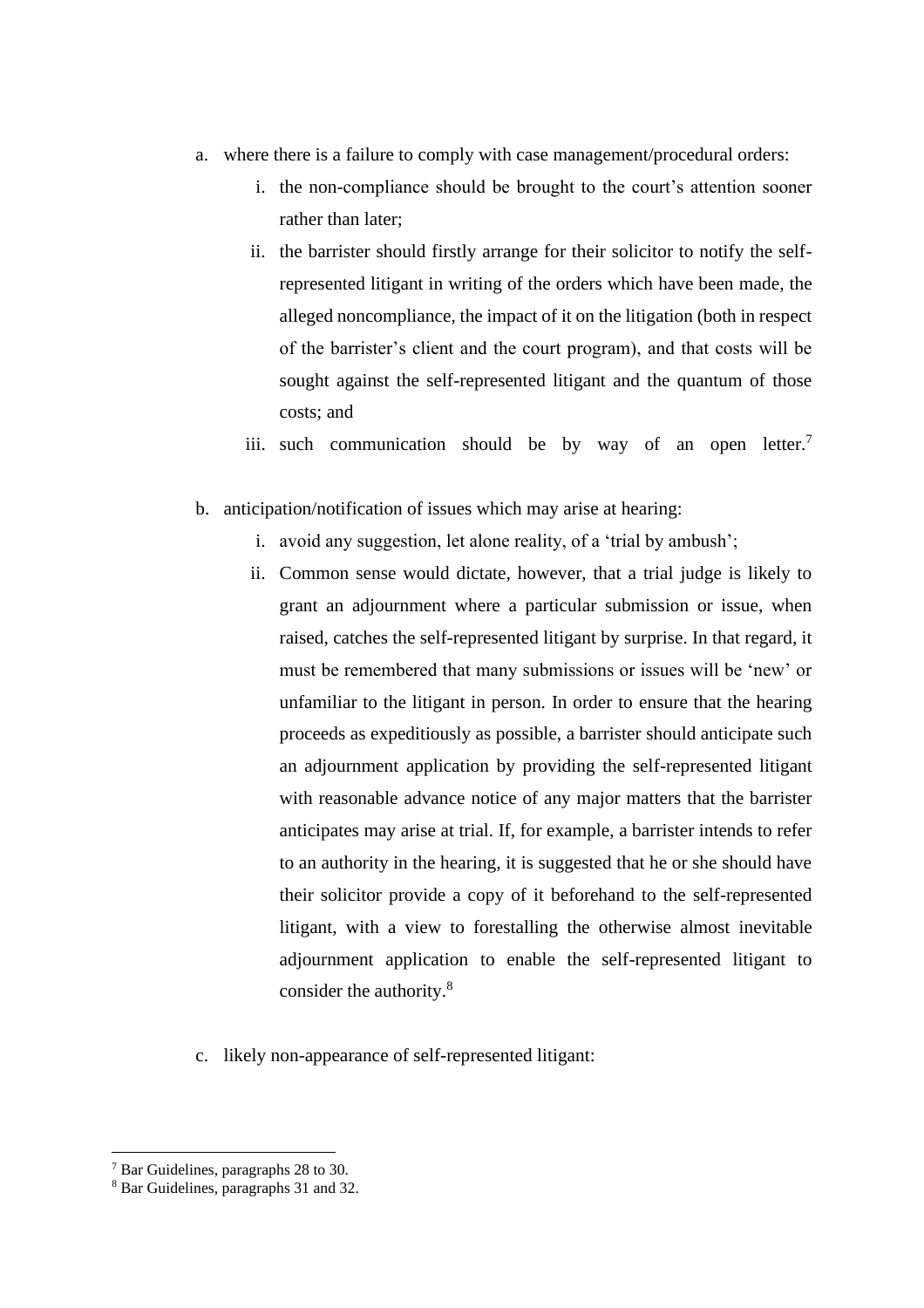- i. consideration should be given by the barrister to seeking appropriate machinery provisions as part of any final orders made by the court. For example, it may be wise to seek an order appointing a registrar of the court to sign documents on behalf of the other party in the event of that party's default. In that event, it would be particularly advisable to notify a self-represented litigant of any proposed amendments to the final orders sought to include such machinery or enforcement provisions, as well as the effect of such orders, well in advance of the trial and be able to prove service of that notification at the trial.<sup>9</sup>
- d. adjournment applications:
	- i. A barrister opposing an adjournment application made by a litigant in person should be prepared to argue the merits of the application, in terms of: the notice that the self-represented litigant has had of the proceedings; any non-compliance by the litigant with the requirements to file their evidence; and the prejudice to the barrister's client that is likely to arise from the granting of any adjournment.<sup>10</sup>
- 26. I would hasten to add, act cautiously, avoid controversy and try to have a witness present. Nothing excites a judicial officer when a litigant in person makes an allegation attacking the good name of the lawyer just doing his or her job and the poor hapless lawyer falls into the trap of biting. Unless the comment is perverse and prejudicial to your duty to the client or is at odds with your duty to the Court, sometimes it is best to say nothing or say "far less":

*"Unless your Honour requires me to do so, I do not intend to address that allegation."*

*"It is sufficient for me to say that allegation is unfounded and does not require me to take any more of the Court's time."*

<sup>9</sup> Bar Guidelines, paragraph 34.

<sup>10</sup> Bar Guidelines, paragraph 47.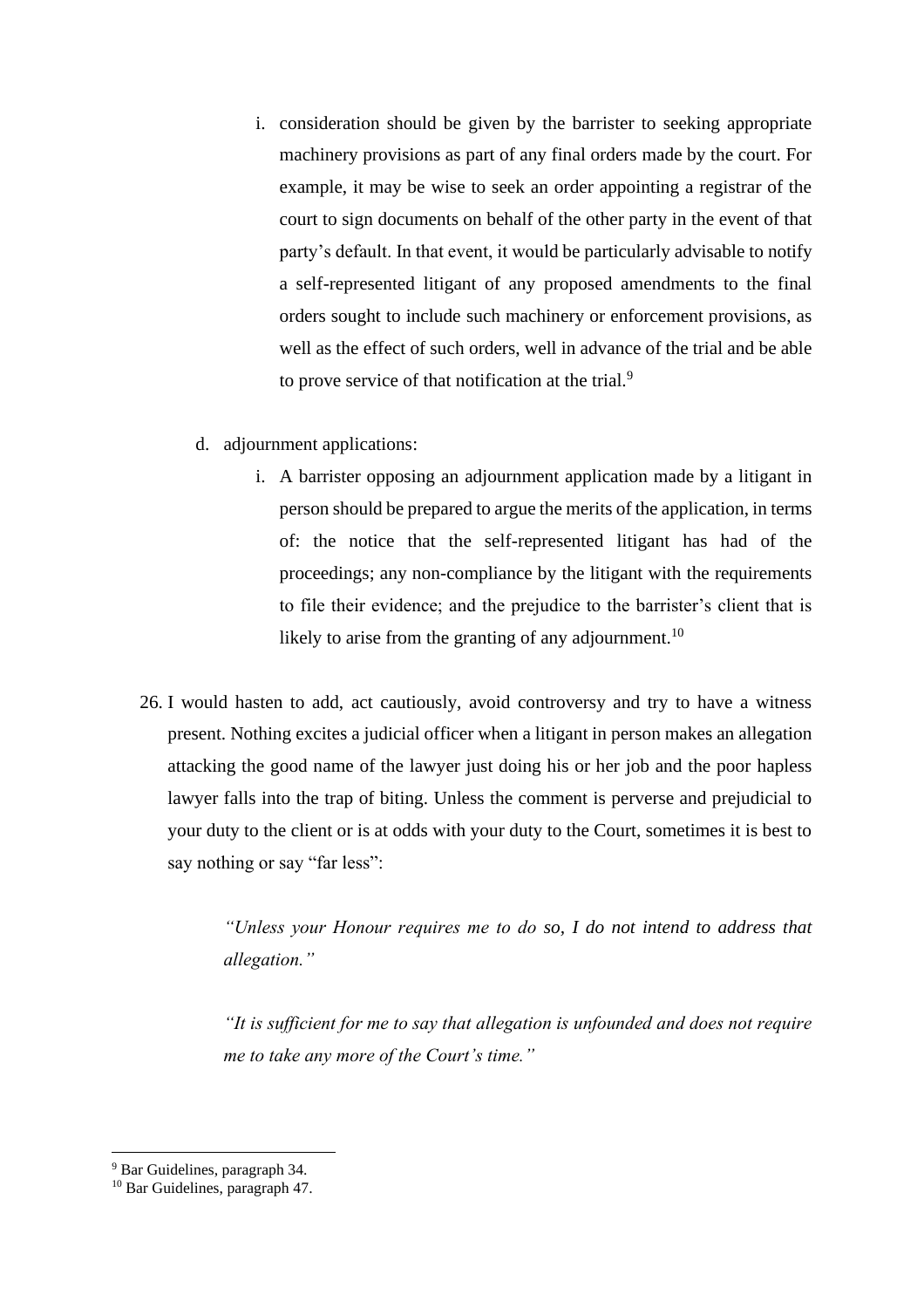*"I'm not sure that proposition is quite correct."*

*"That proposition requires careful scrutiny."*

- 27. As infuriating as it is, never forget, a litigant in person is not bound by the same rules and standards as a lawyer. So … don't bite back.
- 28. What about mediations and settlement conferences?
- 29. Mediations can be particularly difficult from a number of perspectives:
	- a. most self-represented litigants have very little knowledge about the mediation process;
	- b. from a represented party's perspective, there may be a perception that the mediator is not maintaining his or her impartiality. The self-represented litigant will often view the function of a mediator as a source of information. It is therefore incumbent on the mediator to clearly explain their role;
	- c. confidentiality is often an issue which rears its ugly head, especially in family law matters. It is not unusual for a litigant in person to insert content into an affidavit (or even offer it orally) regarding matters which transpired during the course of a mediation; and
	- d. conduct of the individual participants. If someone is going to muck up at a mediation, I doubt it matters whether the party is represented!
- 30. The Bar Guidelines provide some helpful guidance in regard to settlement negotiations:
	- a. A barrister should ensure that a solicitor or clerk is present during any settlement negotiations with a litigant in person and that a careful record is kept of what was said in the discussions. There are particular difficulties in this area where a barrister appears on a direct access brief.
	- b. If there is any doubt about the self-represented litigant's understanding of the situation or where, for example, it appears to the barrister during settlement negotiations that there are misunderstandings as to the terms or any implications, it is suggested that the barrister raise those matters before the terms are approved, so that the basis of the self-represented litigant's understanding can be recorded on the transcript.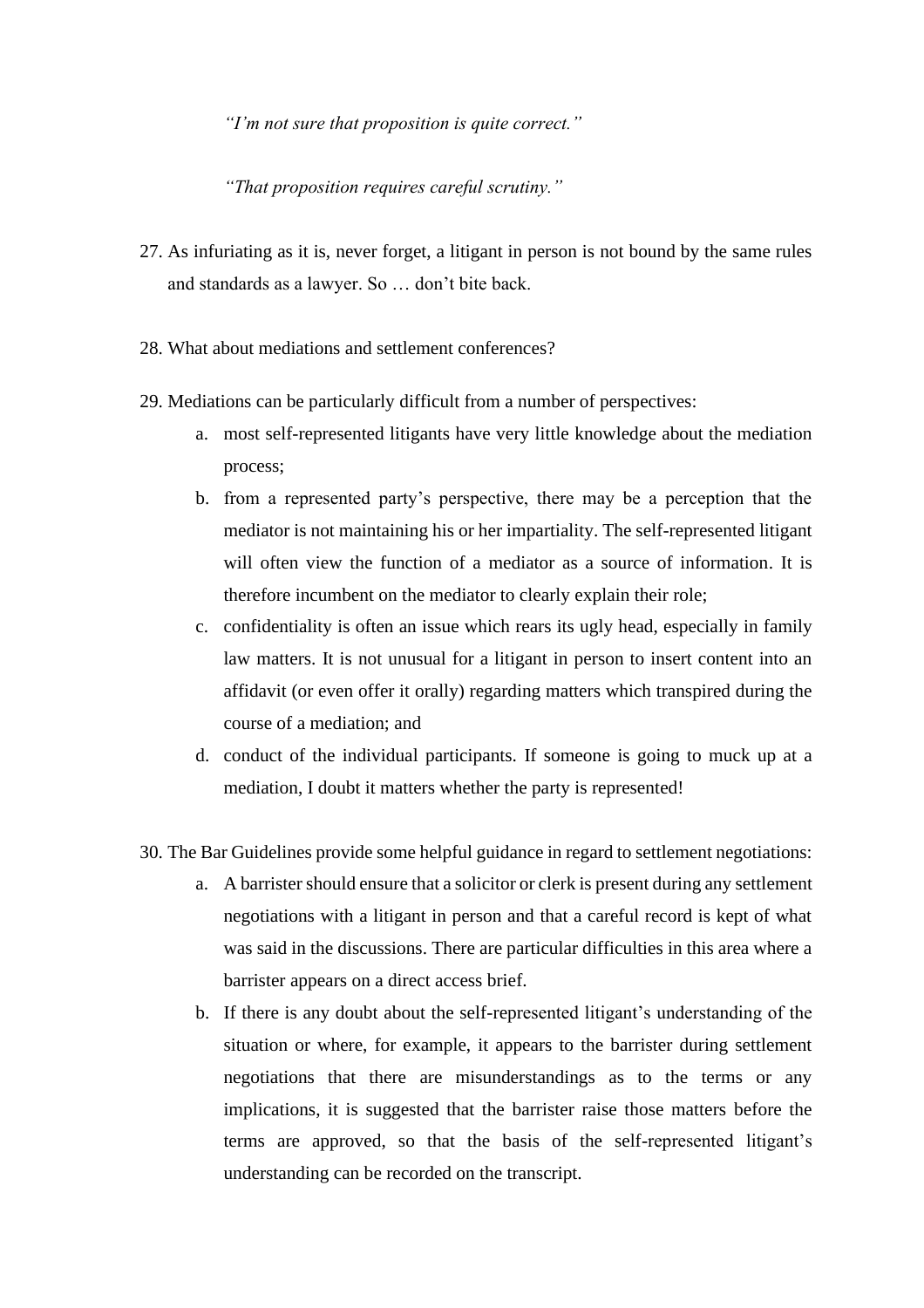- c. A barrister should be aware, however, that a trial judge may be disqualified from further hearing the trial if a settlement on the proposed terms outlined in court ultimately breaks down. The barrister should also be aware of the need to draft terms of settlement in clear and unambiguous (and, if possible, lay person's) language, particularly where one party is a litigant in person.
- 31. In 2012, I had the opportunity to appear on behalf of a client at the Local Court of New South Wales on a direct access brief. My client was the defendant. The essence of the dispute was that she failed to pay her strata fees. The co-defendant was my client's former spouse. He failed to appear. After some time, I negotiated (what I thought) was a favourable outcome – without prejudice to her rights in respect of the co-defendant. I took careful file note as to the negotiations and my discussions with my client. I hand wrote the agreement. I explained the agreement to her. I confirmed that terms I had drafted accorded with her **precise** understanding of the agreement. My client signed the document prior to providing it to the Plaintiff to sign. In addition, I obtained written instructions from her confirming her instructions to settle the matter on those terms. My first and last appearance in the matter. The only issue was that the strata committee had to ratify the agreement. Based on my discussions with the Plaintiff's solicitor, this was not a problem as the solicitor had been in contact with members of the strata committee. The essence of the agreement was that my client had twelve months to pay the strata arrears and had to pay the strata levies as and when they fell due. I explained to the client that she had to pay the sums due to the Plaintiff as she was liable in any event and had no viable defence to the Statement of Claim. So far, so good.
- 32. IT BLEW UP!!!!! Some six or so months later, my (now) former client contacted me for the purposes of providing an affidavit. The client alleged that the Plaintiff had engaged in some sort of fraudulent conduct regarding the agreement and as such refused to pay the amounts due under the agreement – despite it having been ratified. My response was simply, "well you reached an agreement". The client wanted me to give evidence regarding the making of the agreement and the so-called fraudulent conduct of the Plaintiff's solicitor. My response was two-fold:
	- a. if you would like me to attend court to give evidence, you will need to issue a subpoena; and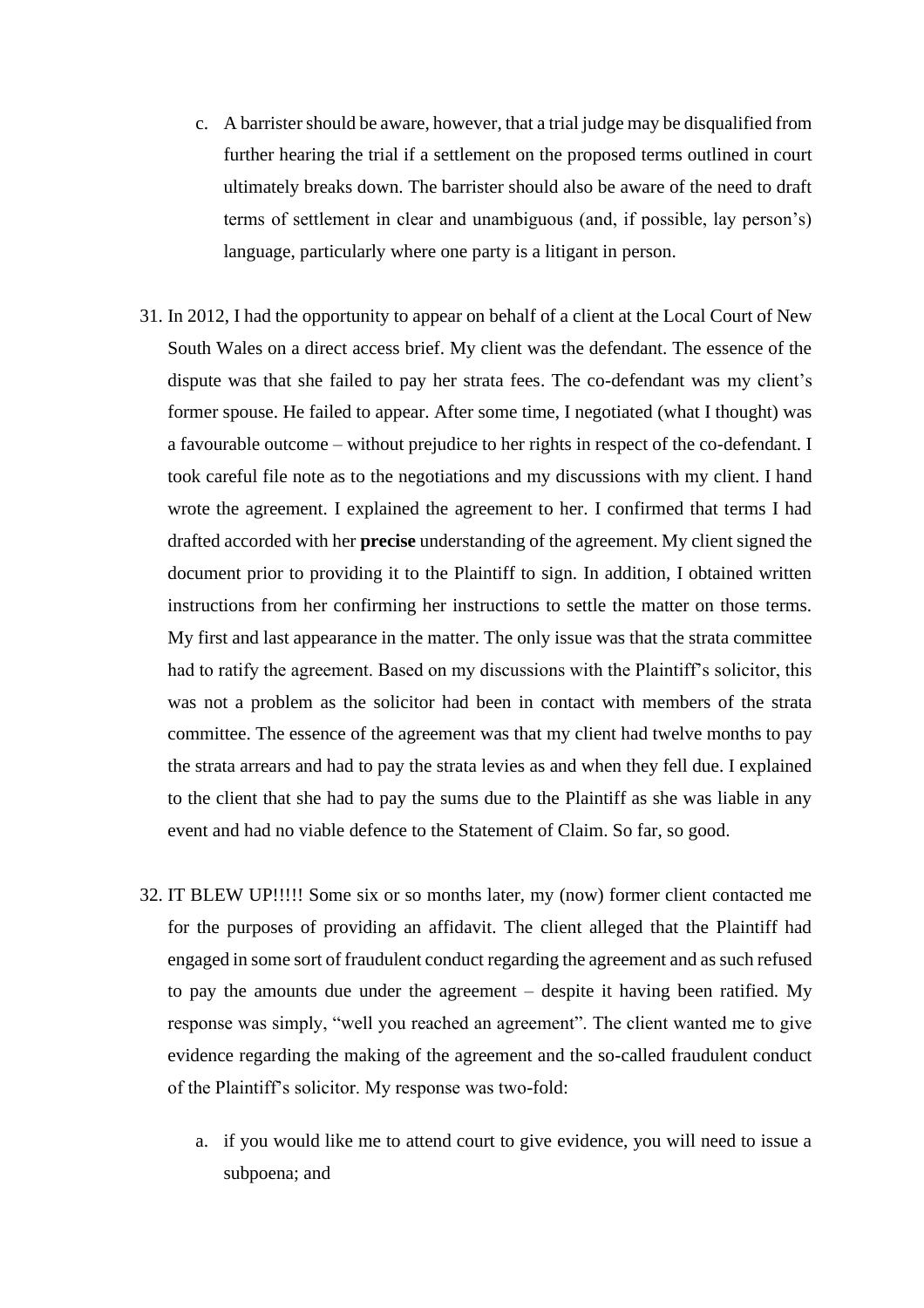- b. if you would like me to give evidence in regard to the surrounding circumstances of reaching the agreement, then you will likely need to waive privilege because I will need to provide copies of my file notes and your written instructions to enter into that agreement.
- 33. The next thing that happened was very strange … it has been close to 7½ years and I have not heard from her since.
- 34. In 2019, I appeared on behalf of the Independent Children's Lawyer. Regrettably, the Federal Circuit Court judge who was docketed to hear the matter simply did not have the time to hear the case – even though it would have taken about  $\frac{1}{2}$  day. The dispute was between the Mother and the Paternal Grandparents. The Father was nowhere to be seen. The tension between the active parties was quite hostile. Counsel for the Paternal Grandparents was an experienced mediator. The case, from my assessment, could not be settled. Within the space of four hours, with some involvement from me, had settled. Not only had it settled, the Paternal Grandparents ended up with a better deal than they would have received if the matter proceeded. Without revealing too much of the magician's tricks, the Mother had a particularly negative perception of Counsel's instructing solicitor. Counsel used that to his advantage to show that he was the voice of reason in his camp. If anything, the Mother was quite "fixed" in her views.
- 35. On one view, the only difference (in the negotiation sense) between dealing with a represented party and a non-represented party is the representation. The advantage of the lawyer is that they provide a comfortable buffer, sometimes.

#### **What are the Court's duties/obligations to a litigant in person?**

- 36. We have all been in Court when the judicial officer takes the time to carefully explain the process of a hearing or grant an adjournment when (on the face of it) an adjournment was not warranted. Sometimes we form the view that the litigant in person appears to be receiving favourable treatment, much to the ire of the lawyer and their client. To any judicial officer reading this paper:
	- a. my comment is an observation and not intended as a criticism; and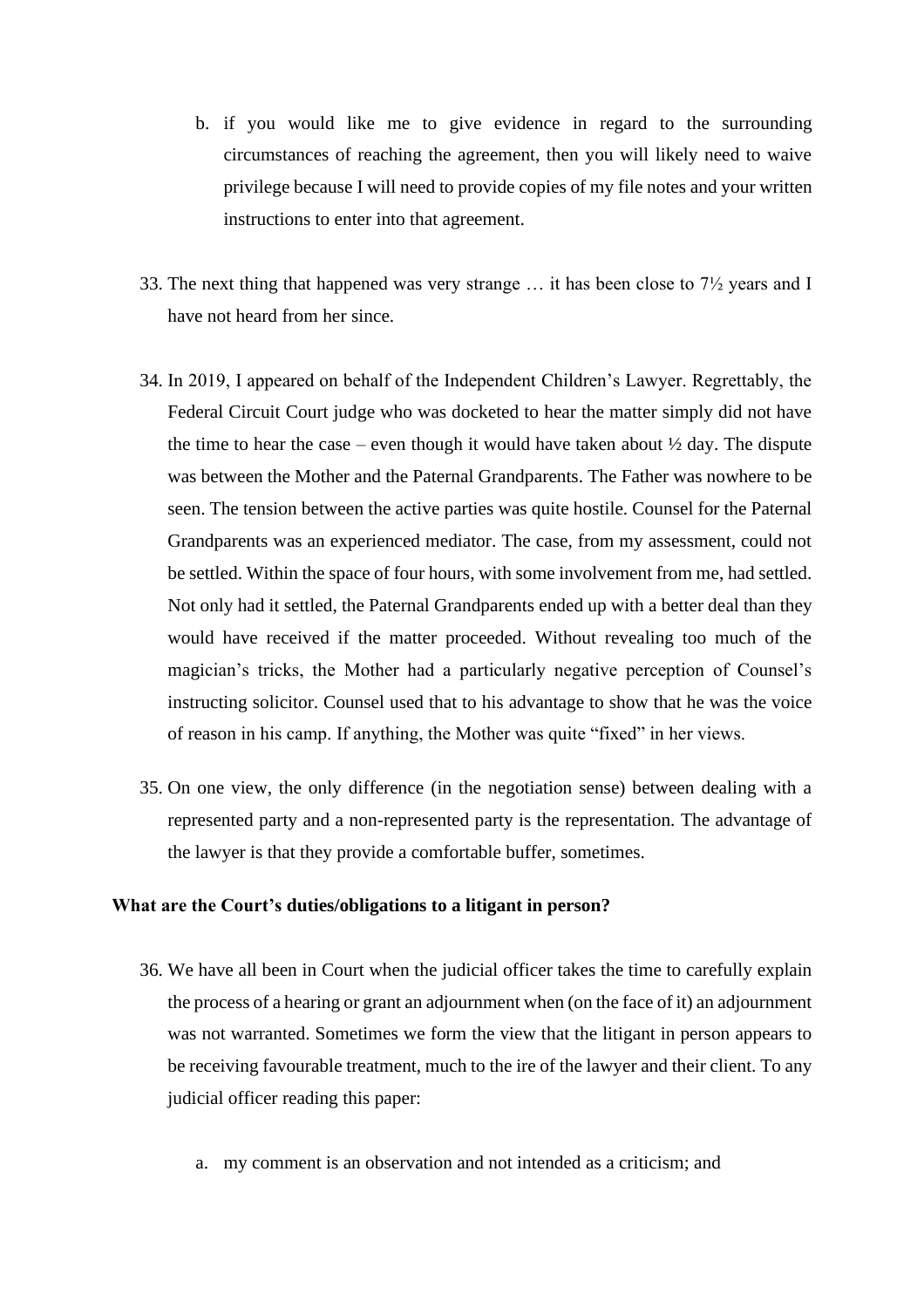- b. for the reasons that follow there is more than meets the eye.
- 37. Central to any court hearing, the obligation upon the court is to ensure a fair hearing and yes, it cuts both ways. Judges often remind us that procedural fairness applies to everyone.
- 38. The Full Court of the Family Court in *Re: F Litigants in Person Guidelines* (2000) 27 Fam LR 517 outlined the "duties" of trial judges involving self-represented litigants. At [253] the Full Court said the following:

*Finally, we think it useful to list the set of guidelines as altered by our consideration of them above.*

- *1. A judge should ensure as far as is possible that procedural fairness is afforded to all parties whether represented or appearing in person in order to ensure a fair trial;*
- *2. A judge should inform the litigant in person of the manner in which the trial is to proceed, the order of calling witnesses and the right which he or she has to cross examine the witnesses;*
- *3. A judge should explain to the litigant in person any procedures relevant to the litigation;*
- *4. A judge should generally assist the litigant in person by taking basic information from witnesses called, such as name, address and occupation;*
- *5. If a change in the normal procedure is requested by the other parties such as the calling of witnesses out of turn the judge may, if he/she considers that there is any serious possibility of such a change causing any injustice to a litigant in person, explain to the unrepresented party the effect and perhaps the undesirability of the interposition of witnesses and his or her right to object to that course;*
- *6. A judge may provide general advice to a litigant in person that he or she has the right to object to inadmissible evidence, and to inquire whether he or she so objects. A judge is not obliged to provide advice on each occasion that particular questions or documents arise;*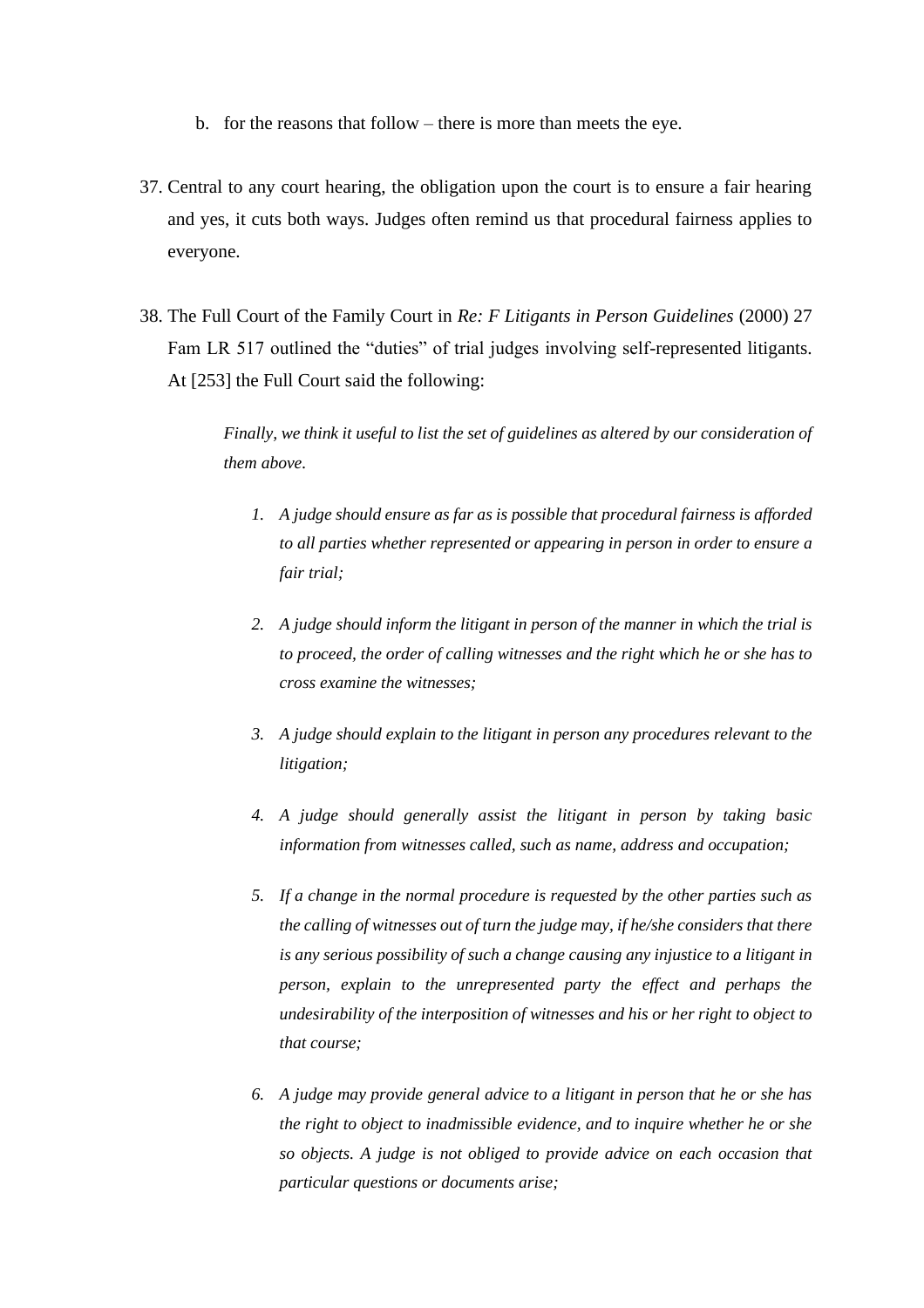- *7. If a question is asked, or evidence is sought to be tendered in respect of which the litigant in person has a possible claim of privilege, to inform the litigant of his or her rights;*
- *8. A judge should attempt to clarify the substance of the submissions of the litigant in person, especially in cases where, because of garrulous or misconceived advocacy, the substantive issues are either ignored, given little attention or obfuscated. (Neil v Nott [\[1994\] HCA 23;](http://www.austlii.edu.au/cgi-bin/viewdoc/au/cases/cth/HCA/1994/23.html) [\(1994\) 121 ALR 148](http://www.austlii.edu.au/cgi-bin/LawCite?cit=%281994%29%20121%20ALR%20148) at 150);*
- *9. Where the interests of justice and the circumstances of the case require it, a judge may:*
	- *draw attention to the law applied by the Court in determining issues before it;*
	- *question witnesses;*
	- *identify applications or submissions which ought to be put to the Court;*
	- suggest procedural steps that may be taken by a party;
	- *clarify the particulars of the orders sought by a litigant in person or the bases for such orders.*

*The above list is not intended to be exhaustive and there may well be other interventions that a judge may properly make without giving rise to an apprehension of bias.*

39. In *Laremore & Speidell* [2019] FamCAFC 215, the Full Court said the following at [11]:

> *A failure to comply with the Re F guidelines does not automatically establish error. That is because the guidelines are only informative of the overarching obligation upon a primary judge to conduct the hearing in a way which affords each party a fair trial, and particularly, to provide a self-represented litigant with the opportunity to fairly present their case. The provision of that opportunity may require such a litigant to be appraised of information in order for them to make informed choices, including whether to call evidence, cross-examine upon evidence, or make submissions, as to one or more issues. Error will only be established if the failure to provide such information,*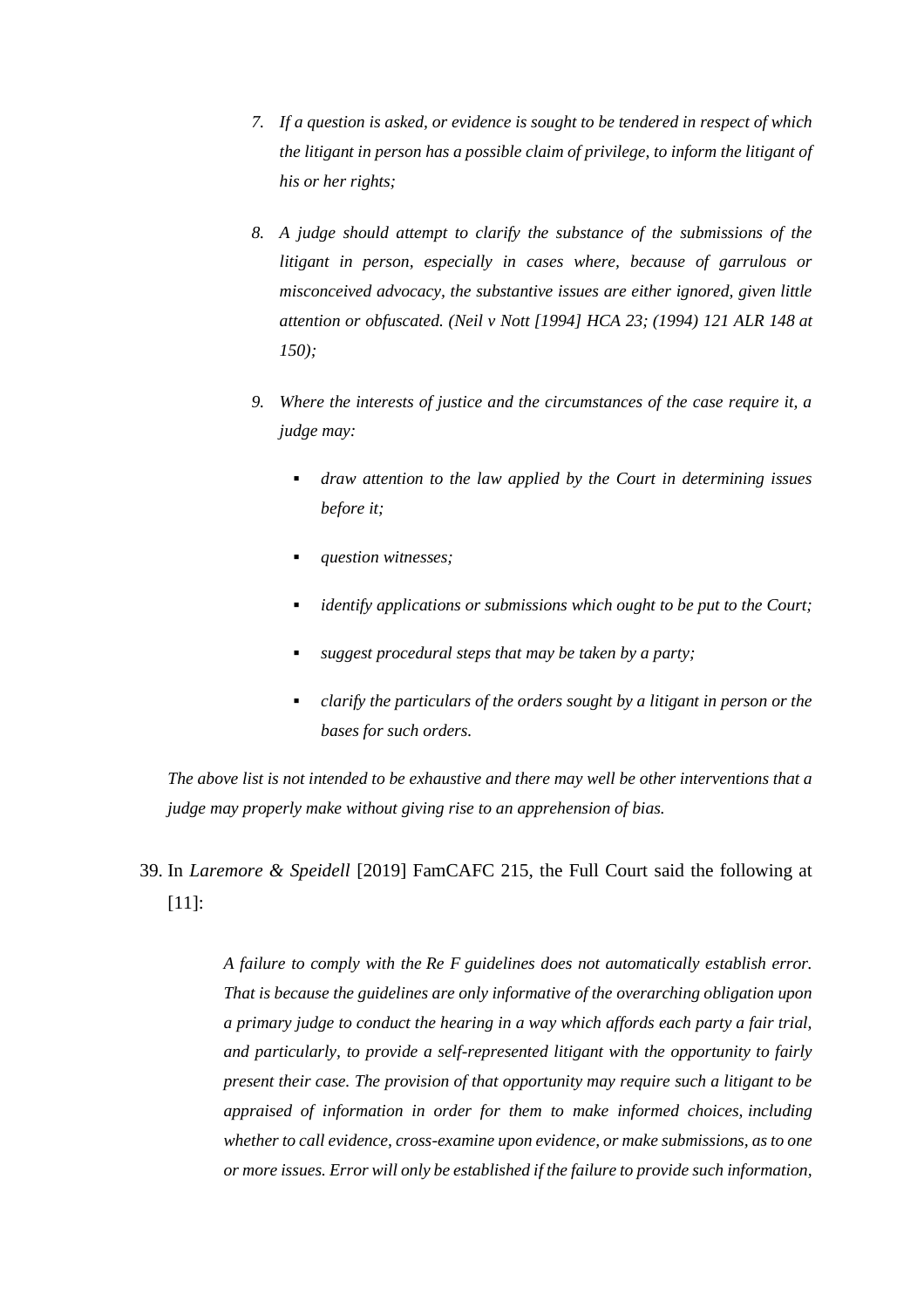*either at all, or at the appropriate juncture, meant that, in the particular circumstances of the case, a fair trial did not ensue. However a new trial will not be ordered if it can be shown that the primary judge's decision was inevitable despite the procedural irregularity, in that it could have had no bearing on the outcome.*

40. Handley JA in *Randwick City Council* (1996) 90 LGERA 380 at 2:

*In my respectful opinion, this irregular procedure ought not to be followed when litigants appear in person. The appropriate course is for the judicial officer to explain to the litigant that he or she is entitled to read and rely upon any affidavit that has already been filed on their behalf, and where appropriate they may give sworn evidence in the witness box of any additional facts they wish to place before the Court in support of their case, the evidence being either sworn to or affirmed as the litigant prefers. The litigant should also be made to understand that if that course is followed, he or she will be exposed to cross-examination to test whatever they have said by way of evidence, and it would not be inappropriate for the judicial officer to assist the litigant in person on matters of form when he or she is giving evidence. The litigant in person should also understand that he or she is entitled to make submissions to the Court about the evidence without having to do so from the witness box. This is a difficult distinction for most litigants in person to understand or observe. However this course is preferable to litigants in person being allowed to give unsworn evidence from the bar table without being subject to cross-examination where it is not clear what is submission and what is evidence.*

- 41. In proceedings under the *Family Law Act 1975* (Cth), there are mandatory provisions which require a party whom intends to cross-examine another party (in certain circumstances) to conduct cross-examination of that party via a legal practitioner. I have reproduced the full text of section 102NA:
	- *(1) If, in [proceedings](http://classic.austlii.edu.au/au/legis/cth/consol_act/fla1975114/s102q.html#proceedings) under [this Act:](http://classic.austlii.edu.au/au/legis/cth/consol_act/fla1975114/s4.html#this_act)*
		- *(a) a [party](http://classic.austlii.edu.au/au/legis/cth/consol_act/fla1975114/s102p.html#party) (the examining [party](http://classic.austlii.edu.au/au/legis/cth/consol_act/fla1975114/s102p.html#party) ) intends to cross-examine another [party](http://classic.austlii.edu.au/au/legis/cth/consol_act/fla1975114/s102p.html#party) (the witness [party](http://classic.austlii.edu.au/au/legis/cth/consol_act/fla1975114/s102p.html#party) ); and*
		- *(b) there is an allegation of [family violence](http://classic.austlii.edu.au/au/legis/cth/consol_act/fla1975114/s4.html#family_violence) between the examining [party](http://classic.austlii.edu.au/au/legis/cth/consol_act/fla1975114/s102p.html#party) and the witness [party;](http://classic.austlii.edu.au/au/legis/cth/consol_act/fla1975114/s102p.html#party) and*
		- *(c) any of the following are satisfied:*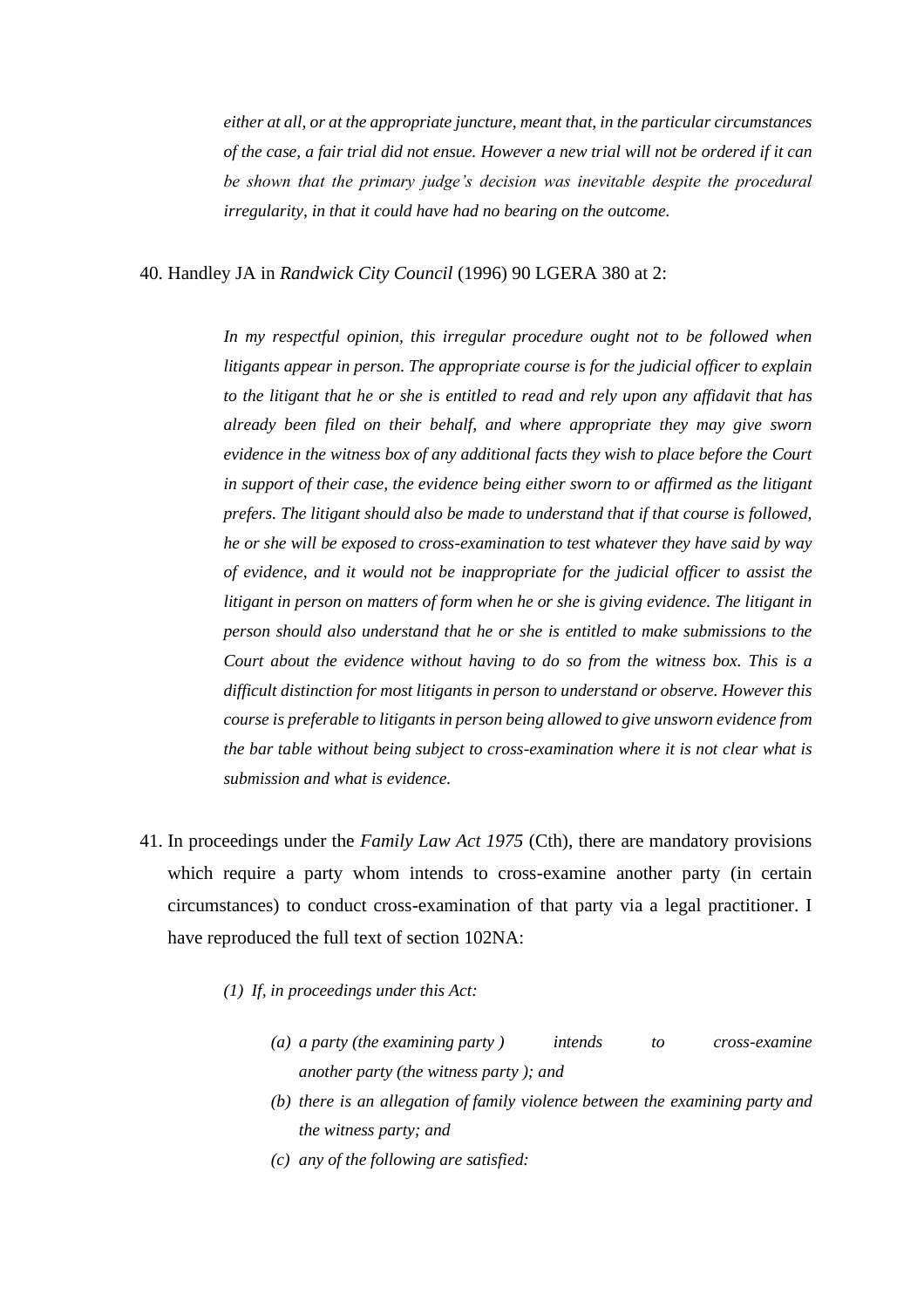- *(i) either [party](http://classic.austlii.edu.au/au/legis/cth/consol_act/fla1975114/s102p.html#party) has been convicted of, or is charged with, an offence involving violence, or a threat of violence, to the other [party;](http://classic.austlii.edu.au/au/legis/cth/consol_act/fla1975114/s102p.html#party)*
- *(ii) a [family violence order](http://classic.austlii.edu.au/au/legis/cth/consol_act/fla1975114/s4.html#family_violence_order) (other than an interim order) applies to both parties;*
- *(iii) an injunction under section 68B or 114 for the personal protection of either [party](http://classic.austlii.edu.au/au/legis/cth/consol_act/fla1975114/s102p.html#party) is directed against the other [party;](http://classic.austlii.edu.au/au/legis/cth/consol_act/fla1975114/s102p.html#party)*
- *(iv) the [court](http://classic.austlii.edu.au/au/legis/cth/consol_act/fla1975114/s20.html#court) makes an order that the requirements of [subsection](http://classic.austlii.edu.au/au/legis/cth/consol_act/fla1975114/s102p.html#subsection) (2) are to apply to the cross-examination;*

*then the requirements of [subsection](http://classic.austlii.edu.au/au/legis/cth/consol_act/fla1975114/s102p.html#subsection) (2) apply to the cross-examination.*

- *(2) Both of the following requirements apply to the cross-examination:*
	- *(a) the examining [party](http://classic.austlii.edu.au/au/legis/cth/consol_act/fla1975114/s102p.html#party) must not cross-examine the witness [party](http://classic.austlii.edu.au/au/legis/cth/consol_act/fla1975114/s102p.html#party) personally;*
	- *(b) the cross-examination must be conducted by a legal practitioner acting on behalf of the examining [party.](http://classic.austlii.edu.au/au/legis/cth/consol_act/fla1975114/s102p.html#party)*

*Note 1: This section applies both in the case where the examining [party](http://classic.austlii.edu.au/au/legis/cth/consol_act/fla1975114/s102p.html#party) is the alleged perpetrator of the [family violence](http://classic.austlii.edu.au/au/legis/cth/consol_act/fla1975114/s4.html#family_violence) and the witness [party](http://classic.austlii.edu.au/au/legis/cth/consol_act/fla1975114/s102p.html#party) is the alleged victim, and in the case where the examining [party](http://classic.austlii.edu.au/au/legis/cth/consol_act/fla1975114/s102p.html#party) is the alleged victim and the witness [party](http://classic.austlii.edu.au/au/legis/cth/consol_act/fla1975114/s102p.html#party) is the alleged perpetrator.*

*Note 2: This section does not limit other laws that apply to protect the witness [party](http://classic.austlii.edu.au/au/legis/cth/consol_act/fla1975114/s102p.html#party) (for example, section 101 requires the [court](http://classic.austlii.edu.au/au/legis/cth/consol_act/fla1975114/s20.html#court) to forbid the asking of offensive questions and section 41 of the Evidence Act 1995 requires the [court](http://classic.austlii.edu.au/au/legis/cth/consol_act/fla1975114/s20.html#court) to disallow certain questions, such as misleading questions).*

*Note 3: To avoid doubt, a reference to a [party](http://classic.austlii.edu.au/au/legis/cth/consol_act/fla1975114/s102p.html#party) in this section includes a reference to a person who is a [party](http://classic.austlii.edu.au/au/legis/cth/consol_act/fla1975114/s102p.html#party) because of the operation of a provision of [this Act](http://classic.austlii.edu.au/au/legis/cth/consol_act/fla1975114/s4.html#this_act) (for example, sections 92 and 92A, which are about intervening parties). This section only applies to an intervening [party](http://classic.austlii.edu.au/au/legis/cth/consol_act/fla1975114/s102p.html#party) if the intervening [party](http://classic.austlii.edu.au/au/legis/cth/consol_act/fla1975114/s102p.html#party) is involved in the allegation of [family violence,](http://classic.austlii.edu.au/au/legis/cth/consol_act/fla1975114/s4.html#family_violence) whether as the alleged perpetrator or as the alleged victim.*

*(3) The [court](http://classic.austlii.edu.au/au/legis/cth/consol_act/fla1975114/s20.html#court) may make an order under subparagraph (1)(c)(iv):*

- *(a) on its own initiative; or*
- *(b) on the application of:*
	- *(i) the witness [party;](http://classic.austlii.edu.au/au/legis/cth/consol_act/fla1975114/s102p.html#party) or*
	- *(ii) the examining [party;](http://classic.austlii.edu.au/au/legis/cth/consol_act/fla1975114/s102p.html#party) or*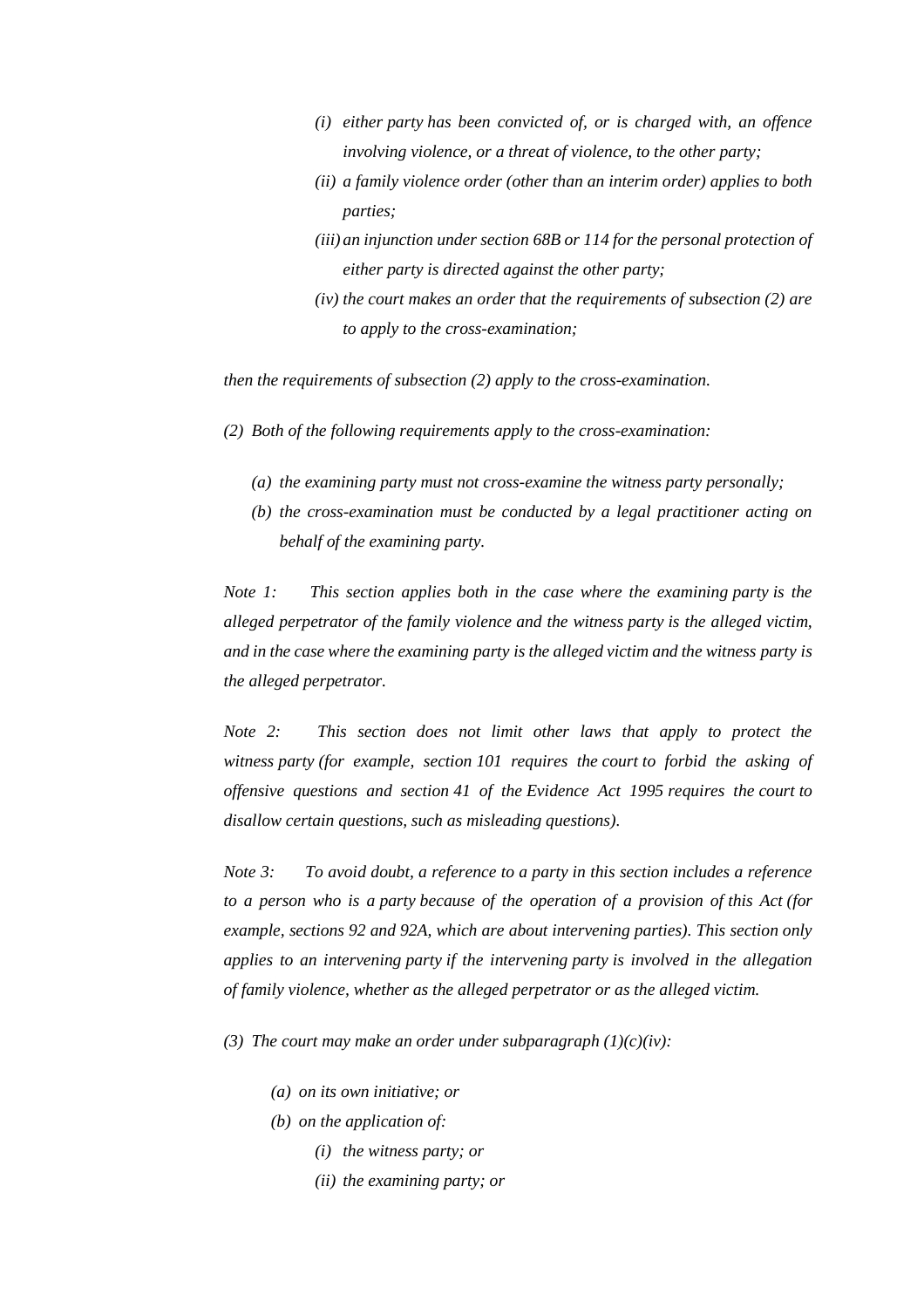*(iii)if an independent [children'](http://classic.austlii.edu.au/au/legis/cth/consol_act/fla1975114/s4.html#child)s [lawyer](http://classic.austlii.edu.au/au/legis/cth/consol_act/fla1975114/s4.html#lawyer) has been appointed for a [child](http://classic.austlii.edu.au/au/legis/cth/consol_act/fla1975114/s4.html#child) in relation to the [proceedings-](http://classic.austlii.edu.au/au/legis/cth/consol_act/fla1975114/s102q.html#proceedings)-that [lawyer.](http://classic.austlii.edu.au/au/legis/cth/consol_act/fla1975114/s4.html#lawyer)*

- 42. It goes without saying that the provision applies regardless of which court that the party intends to cross-examine appears. Division 12A of the *Family Law Act 1975* (Cth) gives the trial judge almost unfettered powers to control a hearing. A trial judge can impose limits on cross-examination and submissions, be it time or even topic areas. If a litigant in person is, for example, harassing a witness, the judge can shut this down.
- 43. A judge may object to evidence on behalf of a self-represented litigant, rather than simply advising that litigant of their right to take objections to that evidence. (*National Australia Bank v Rusu* (1999) 47 NSWLR 309 at 311).
- 44. Section 132 of the *Evidence Act 1995* (NSW) states the following:

*If it appears to the court that a witness or a [party](http://classic.austlii.edu.au/au/legis/cth/consol_act/ea199580/s117.html#party) may have grounds for making an application or objection under a provision of this Part, the court must satisfy itself (if there is a jury, in the absence of the jury) that the witness or [party](http://classic.austlii.edu.au/au/legis/cth/consol_act/ea199580/s117.html#party) is aware of the effect of that provision.*

- 45. The aforementioned provision generally used in conjunction with claims of legal professional privilege or the privilege against self-incrimination.
- 46. Different courts have different mechanisms to deal with litigants in person.
- 47. Rule 7.36 of the *Uniform Civil Procedure Rules 2005* (NSW) provides for matters under certain circumstances for a litigant to be referred to the Registrar to a barrister or solicitor on the Pro Bono Panel for legal assistance.
- 48. It is the usual practice of the judicial officer in making an order under Rule 7.36 to limit the scope of the referral. For example, it may be that the lawyer is required to give advice as to prospects of success or assistance in drafting pleadings.
- 49. However, it must be borne in mind that a referral under the rules is no guarantee for legal representation.